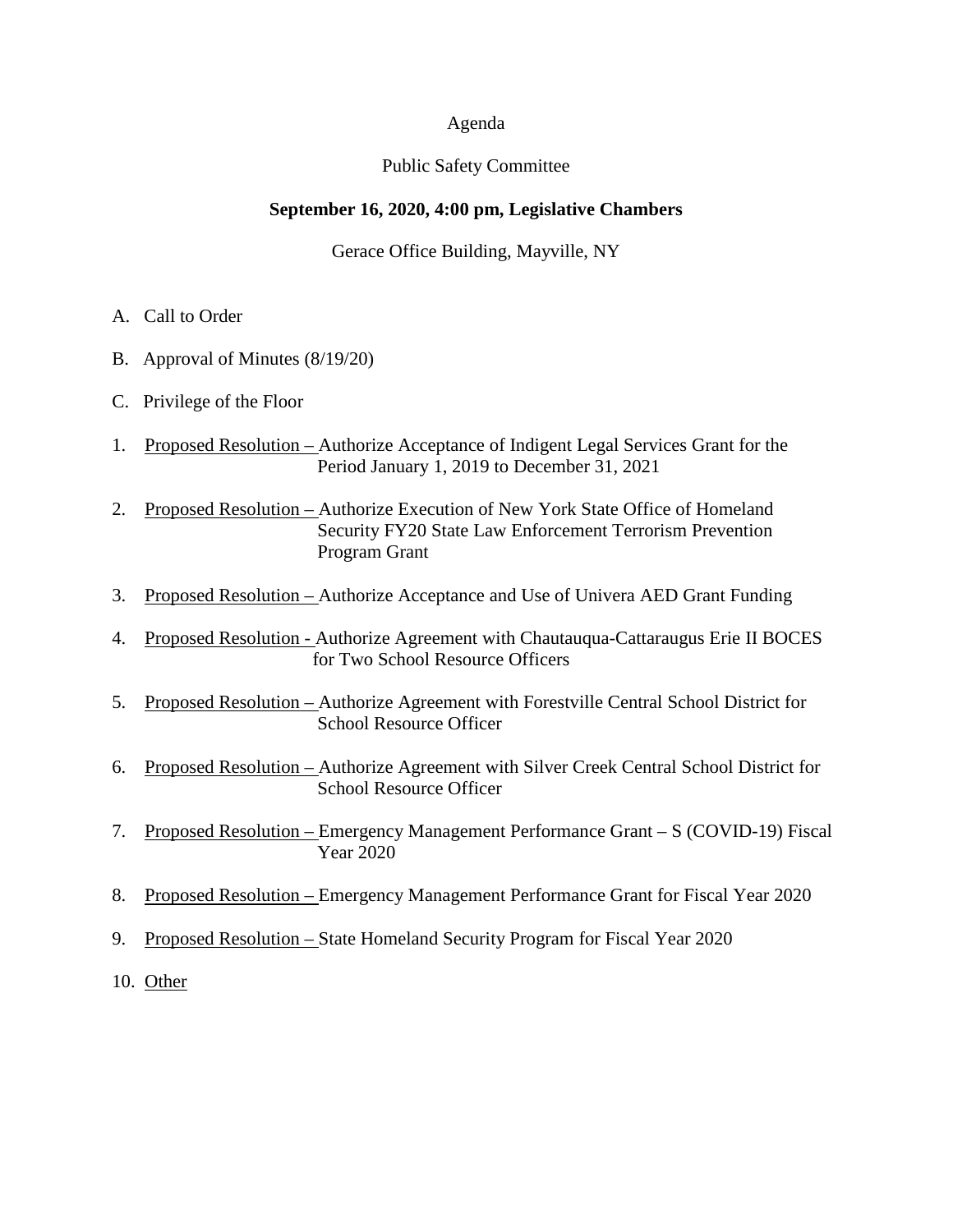**TITLE:** Authorize Acceptance of Indigent Legal Services Grant for the Period January 1, 2019 to December 31, 2021

NLB 8/27/20 KMD 8/27/20 ABC 9/8/20 SMA 9/8/20 KLC 9/8/20 PMW 9/8/2020

**BY:** Public Safety and Audit & Control Committees:

**AT THE REQUEST OF:** County Executive Paul M. Wendel, Jr.:

WHEREAS, the Chautauqua County Office of the Public Defender has been awarded a grant by the New York State Office of Indigent Legal Services, with a funding level of \$269,919.00 for the operational period of January 1, 2019 through December 31, 2021; and

WHEREAS, the County of Chautauqua has participated in this program in the past and is desirous of accepting such grant; and

WHEREAS, such project funds will assist the County in providing improved quality of services under Article 18-B of the County Law; and

WHEREAS, proceeds from this grant have been included in the operating budgets for the Office of the Public Defender so no budget amendments are necessary; therefore be it

RESOLVED, That the County of Chautauqua hereby authorizes and approves the funding application and confirms acceptance of the funding of the grant for New York State Indigent Legal Services for the period of January 1, 2019 through December 31, 2021 in the amount of \$269,919.00, or as amended; and be it further

RESOLVED, That the County Executive be and hereby is authorized to sign any and all contract documents to confirm the application and acceptance and receipt of such grant; and be it further

RESOLVED, That a certified copy of this resolution be forwarded to the New York State Office of Indigent Legal Services.

## **\_\_\_\_\_\_\_\_\_\_\_\_\_APPROVED \_\_\_\_\_\_\_\_\_\_\_\_\_VETOES (VETO MESSAGE ATTACHED)**

**\_\_\_\_\_\_\_\_\_\_\_\_\_\_\_\_\_\_\_\_\_\_\_\_\_\_\_\_\_\_\_\_\_\_\_\_ \_\_\_\_\_\_\_\_\_\_\_\_\_**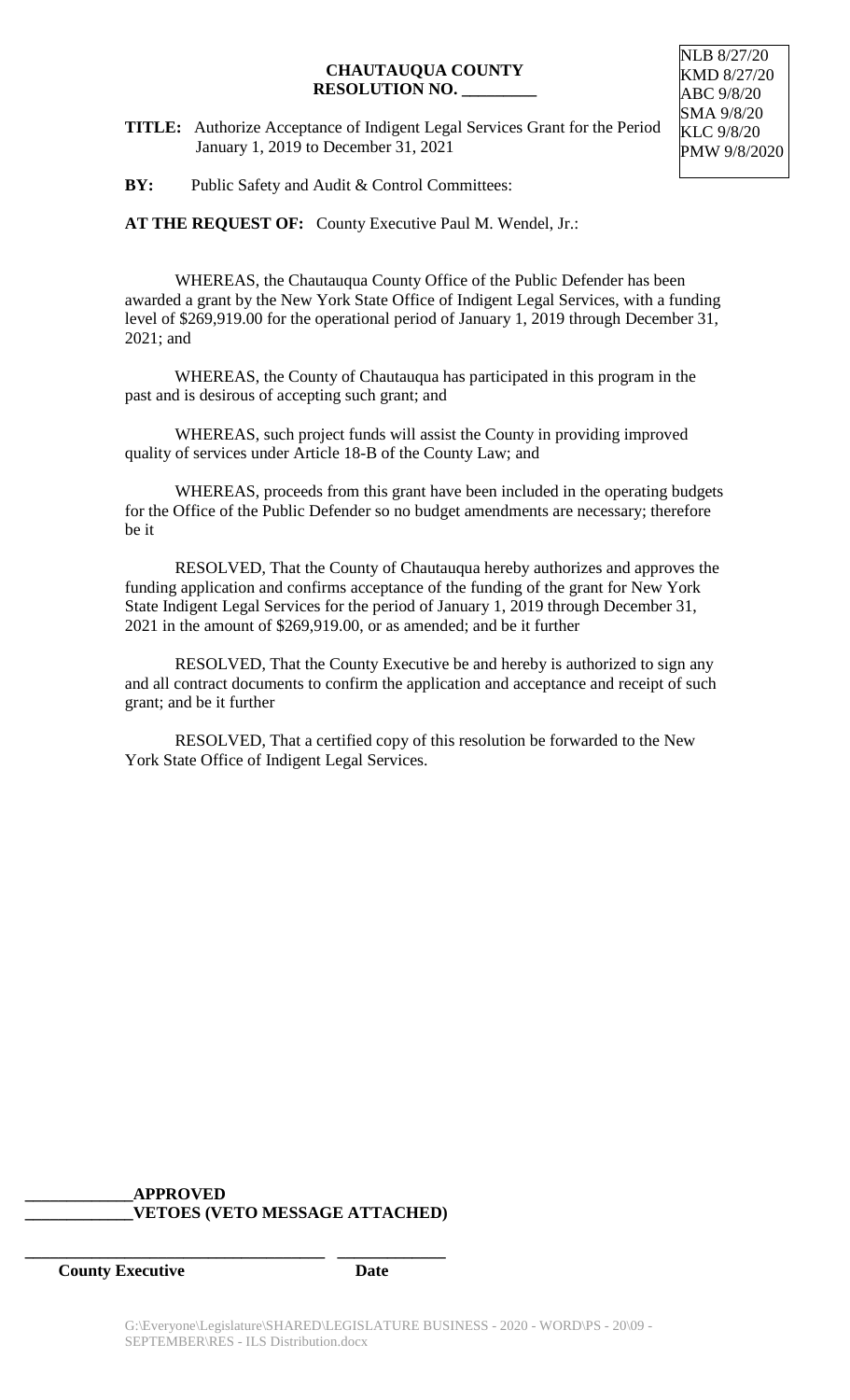**TITLE:** Authorize Execution of New York State Office of Homeland Security FY20 State Law Enforcement Terrorism Prevention Program Grant

**BY:** Public Safety and Audit & Control Committees:

**AT THE REQUEST OF:** County Executive Paul M. Wendel, Jr.:

WHEREAS, the Chautauqua County Sheriff received notice the State of New York Office of Homeland Security approved the application submitted to the Office of Homeland Security and Emergency Services for continued implementation of the State Law Enforcement Terrorism Prevention Program (SLETPP); and

WHEREAS, the State of New York will provide funding in the amount of \$51,731 with no local funds required for the contract period from September 1, 2020 to August 31, 2023; and

WHEREAS, this grant is included in the 2020 budget so no budget amendment is needed; now therefore be it

RESOLVED, The Chautauqua County Executive is authorized to execute the appropriate agreement with the New York State Office Homeland Security and Emergency Services.

## **\_\_\_\_\_\_\_\_\_\_\_\_\_APPROVED \_\_\_\_\_\_\_\_\_\_\_\_\_VETOES (VETO MESSAGE ATTACHED)**

**\_\_\_\_\_\_\_\_\_\_\_\_\_\_\_\_\_\_\_\_\_\_\_\_\_\_\_\_\_\_\_\_\_\_\_\_ \_\_\_\_\_\_\_\_\_\_\_\_\_**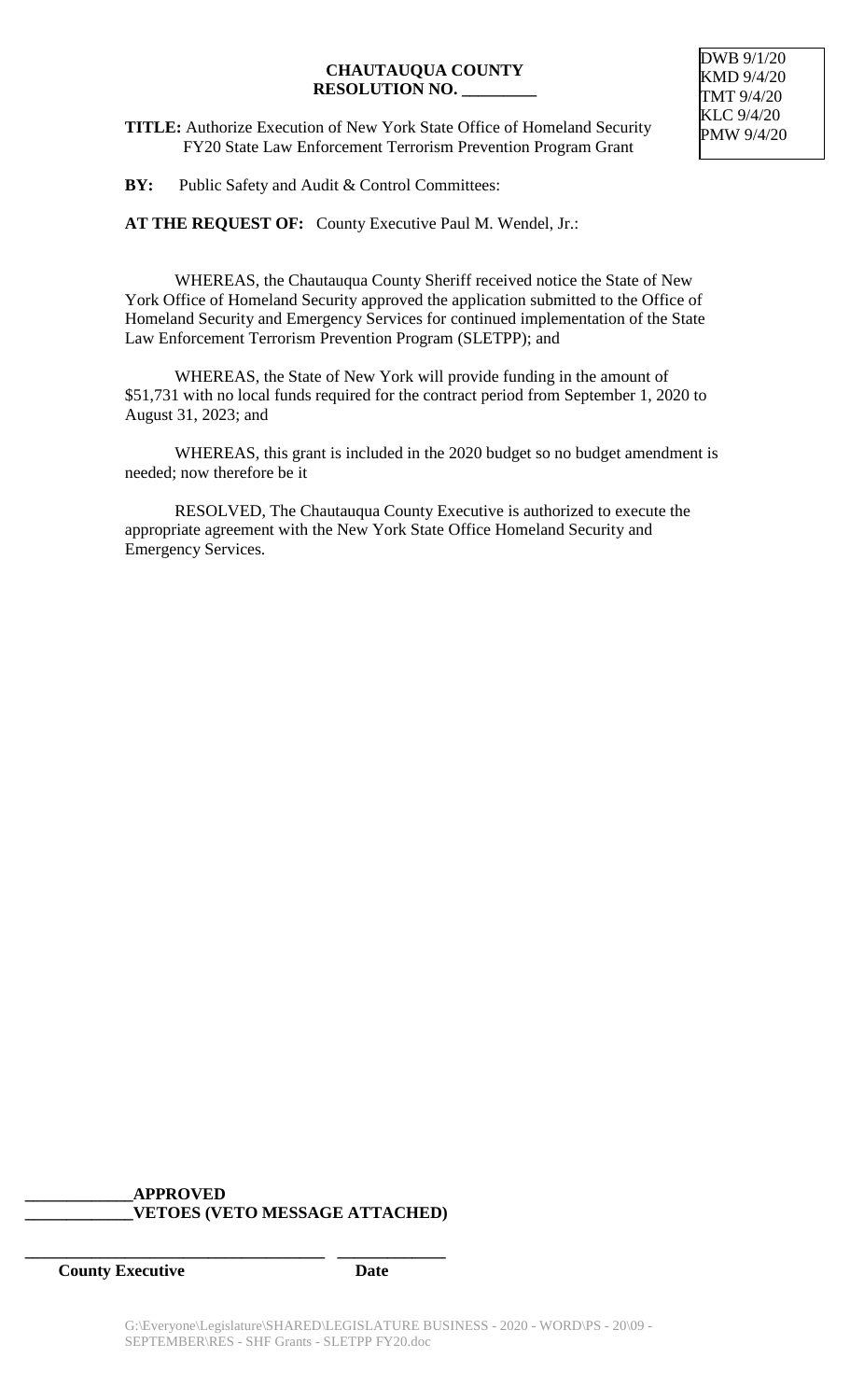**TITLE:** Authorize Acceptance and Use of Univera AED Grant Funding

**BY:** Public Safety and Audit & Control Committees:

**AT THE REQUEST OF:** County Executive Paul M. Wendel, Jr.:

WHEREAS, Univera, Inc. routinely makes donations of money or property to first responder agencies in the interest of improving emergency medical care; and

WHEREAS, through its business relationship with SOS Technologies, Univera, Inc. has offered to the Chautauqua County Sheriff's Office up to \$11,000 in AED devices and supplies; and

WHEREAS, this gift would allow sixteen (16) AED devices to be equipped/installed into CCSO patrol vehicles, vessels and facilities at no cost to the County; and

WHEREAS, pursuant to County Law § 215, the County Legislature is authorized to accept gifts of real and personal property for lawful county purposes; therefore be it

RESOLVED, That the Chautauqua County Legislature hereby authorizes the County Executive and the Chautauqua County Sheriff to accept this donation from Univera, Inc. and to execute any necessary documentation with SOS Technologies for receipt of the equipment; and be it also

RESOLVED, That the Director of Finance is hereby authorized and directed to make the following changes to the 2020 Adopted Budget:

|            | <b>INCREASE APPROPRIATION ACCOUNT:</b> |          |
|------------|----------------------------------------|----------|
| $A.3110$ 2 | Equipment – Sheriff                    | \$11,000 |

INCREASE REVENUE ACCOUNT: A.3110.----.R262.6000 Fines & Forfeitures – Restricted-Forfeiture \$11,000

#### **\_\_\_\_\_\_\_\_\_\_\_\_\_APPROVED \_\_\_\_\_\_\_\_\_\_\_\_\_VETOES (VETO MESSAGE ATTACHED)**

**\_\_\_\_\_\_\_\_\_\_\_\_\_\_\_\_\_\_\_\_\_\_\_\_\_\_\_\_\_\_\_\_\_\_\_\_ \_\_\_\_\_\_\_\_\_\_\_\_\_**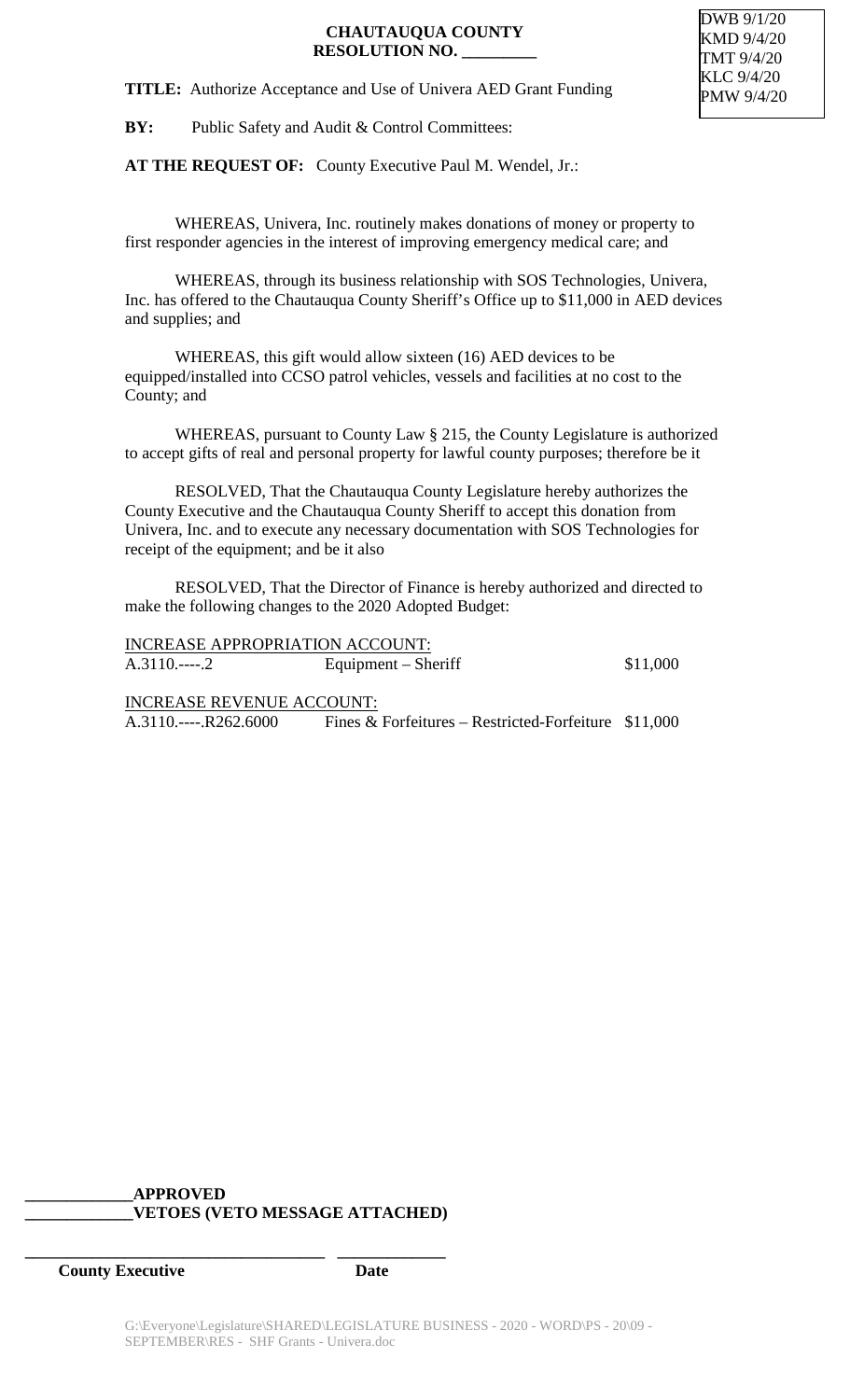**TITLE:** Authorize Agreement with Chautauqua-Cattaraugus Erie II BOCES for Two School Resource Officers

DWB 9/1/20 KMD 9/4/20 TMT 9/4/20 KLC 9/4/20 PMW 9/4/20

#### **BY:** Public Safety and Audit & Control Committees:

**AT THE REQUEST OF:** County Executive Paul M. Wendel, Jr.:

WHEREAS, the Chautauqua County Sheriff has conferred with the administrators of Chautauqua-Cattaraugus Erie II BOCES and determined that the County and BOCES schools in the region and would benefit by the continuation of the School Resource Officer program; and

WHEREAS, Chautauqua-Cattaraugus Erie II BOCES has agreed to compensate the County of Chautauqua for the cost of providing two (2) Deputy Sheriffs for the period of July 1, 2020 through June 30, 2021, the deputies to be shared between three facilities at a total sum not to exceed \$224,920.00, plus any agreed upon overtime hours compensated at the rate of \$66.29 per hour; and

WHEREAS, the County will not be required to incur any additional expenditures to fund these positions; and

WHEREAS, an appropriate portion of the revenue from this agreement is included in the 2020 Adopted Budget so no budget amendment is needed; now therefore be it

RESOLVED, That the County Executive is hereby authorized and empowered to execute an agreement with Chautauqua-Cattaraugus Erie II BOCES for the purpose of providing two School Resource Officers for the term as set forth above with revenues to be credited to account A.3110.----.R226.0000.

#### **\_\_\_\_\_\_\_\_\_\_\_\_\_APPROVED \_\_\_\_\_\_\_\_\_\_\_\_\_VETOES (VETO MESSAGE ATTACHED)**

**\_\_\_\_\_\_\_\_\_\_\_\_\_\_\_\_\_\_\_\_\_\_\_\_\_\_\_\_\_\_\_\_\_\_\_\_ \_\_\_\_\_\_\_\_\_\_\_\_\_**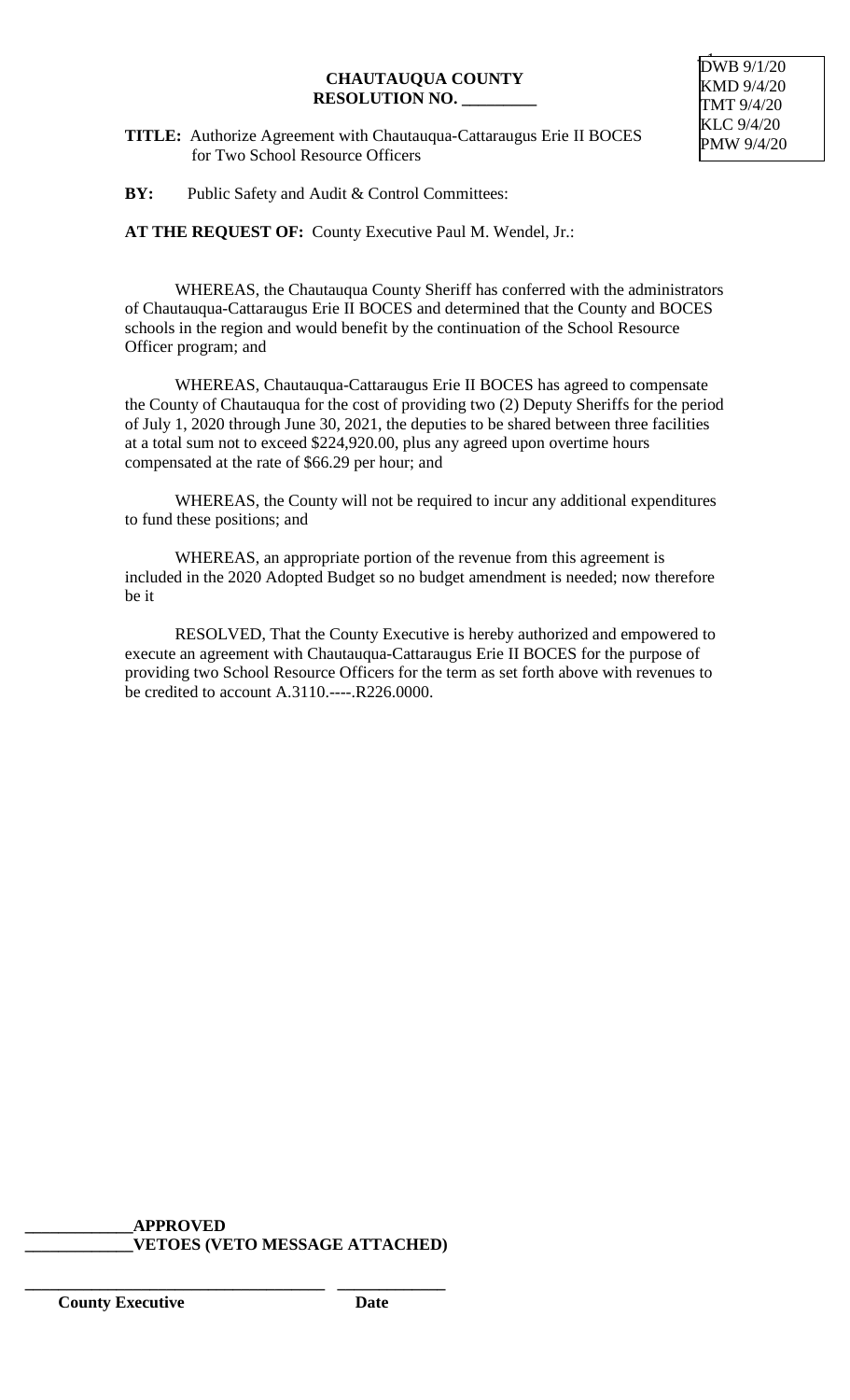- **TITLE:** Authorize Agreement with Forestville Central School District for School Resource Officer
- **BY:** Public Safety and Audit & Control Committees:

**AT THE REQUEST OF:** County Executive Paul M. Wendel, Jr.:

WHEREAS, the Forestville Central School District has requested the Chautauqua County Office of the Sheriff provide a School Resource Officer during the term of July 1, 2020 through June 30, 2021; and

WHEREAS, the Chautauqua County Office of the Sheriff has negotiated a tentative agreement with Forestville Central School District to provide a certified School Resource Officer for the term of July 1, 2020 through June 30, 2021 at a cost of \$79,109; and

WHEREAS, this contract is a renewal and is included in the 2020 Adopted Budget so no budget amendment is needed; now therefore be it

RESOLVED, That the County Executive is hereby authorized and empowered to execute an agreement with Forestville Central School District for the purpose of providing a School Resource Officer for the term as set forth above with revenues to be credited to account A.3110.----.R226.0000.

#### **\_\_\_\_\_\_\_\_\_\_\_\_\_APPROVED \_\_\_\_\_\_\_\_\_\_\_\_\_VETOES (VETO MESSAGE ATTACHED)**

**\_\_\_\_\_\_\_\_\_\_\_\_\_\_\_\_\_\_\_\_\_\_\_\_\_\_\_\_\_\_\_\_\_\_\_\_ \_\_\_\_\_\_\_\_\_\_\_\_\_**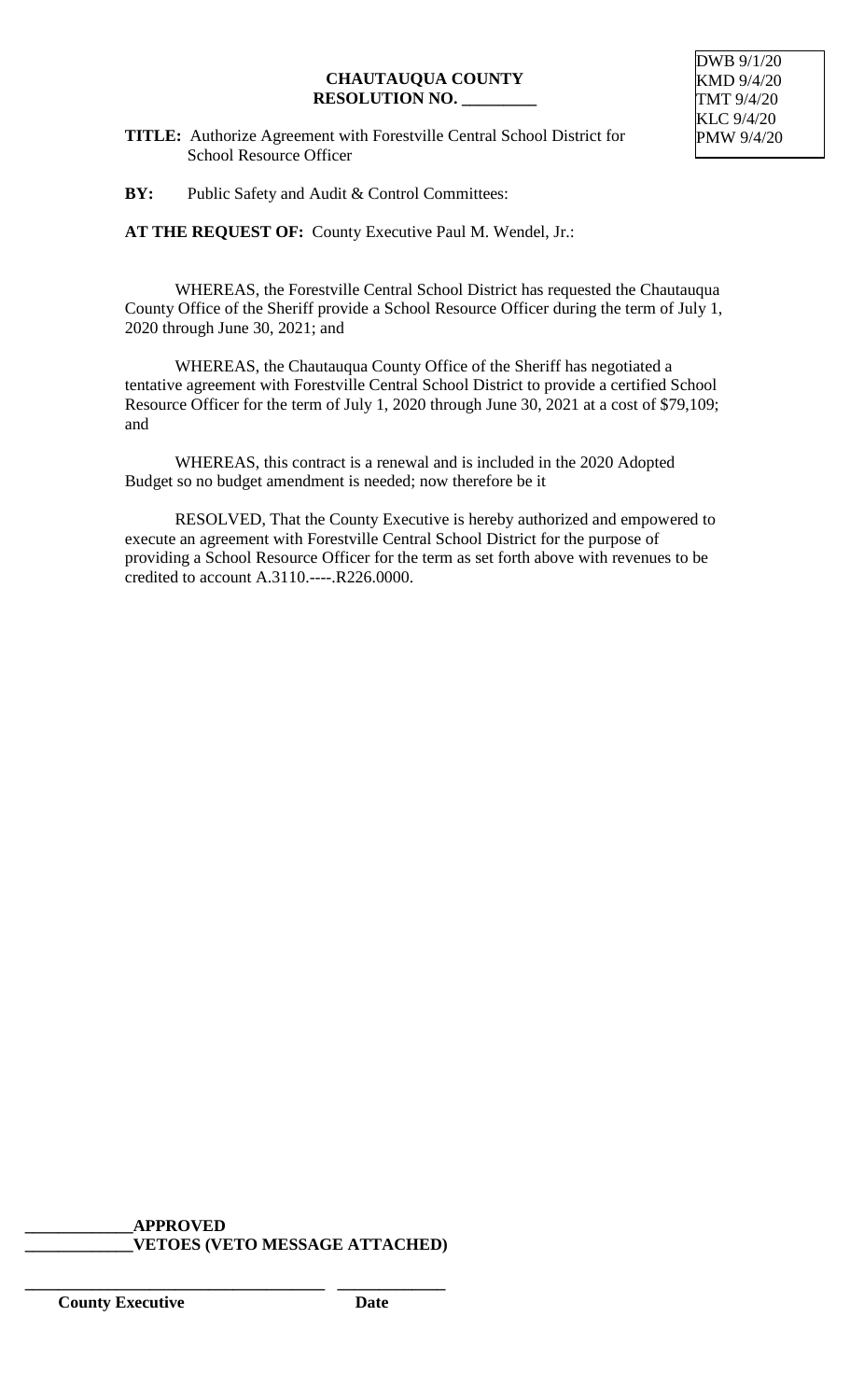

**TITLE:** Authorize Agreement with Silver Creek Central School District for School Resource Officer

**BY:** Public Safety and Audit & Control Committees:

**AT THE REQUEST OF:** County Executive Paul M. Wendel, Jr.:

WHEREAS, the Silver Creek Central School District has requested the Chautauqua County Office of the Sheriff provide a School Resource Officer during the term of July 1, 2020 through June 30, 2021; and

WHEREAS, the Chautauqua County Office of the Sheriff has negotiated a tentative agreement with Silver Creek School District to provide a certified School Resource Officer for the term of July 1, 2020 through June 30, 2021 at a cost of \$79,109; and

WHEREAS, this contract is a renewal and is included in the 2020 Adopted Budget so no budget amendment is needed; now therefore be it

RESOLVED, That the County Executive is hereby authorized and empowered to execute an agreement with Silver Creek Central School District for the purpose of providing a School Resource Officer for the term as set forth above with revenues to be credited to account A.3110.----.R226.0000.

## **\_\_\_\_\_\_\_\_\_\_\_\_\_APPROVED \_\_\_\_\_\_\_\_\_\_\_\_\_VETOES (VETO MESSAGE ATTACHED)**

**\_\_\_\_\_\_\_\_\_\_\_\_\_\_\_\_\_\_\_\_\_\_\_\_\_\_\_\_\_\_\_\_\_\_\_\_ \_\_\_\_\_\_\_\_\_\_\_\_\_**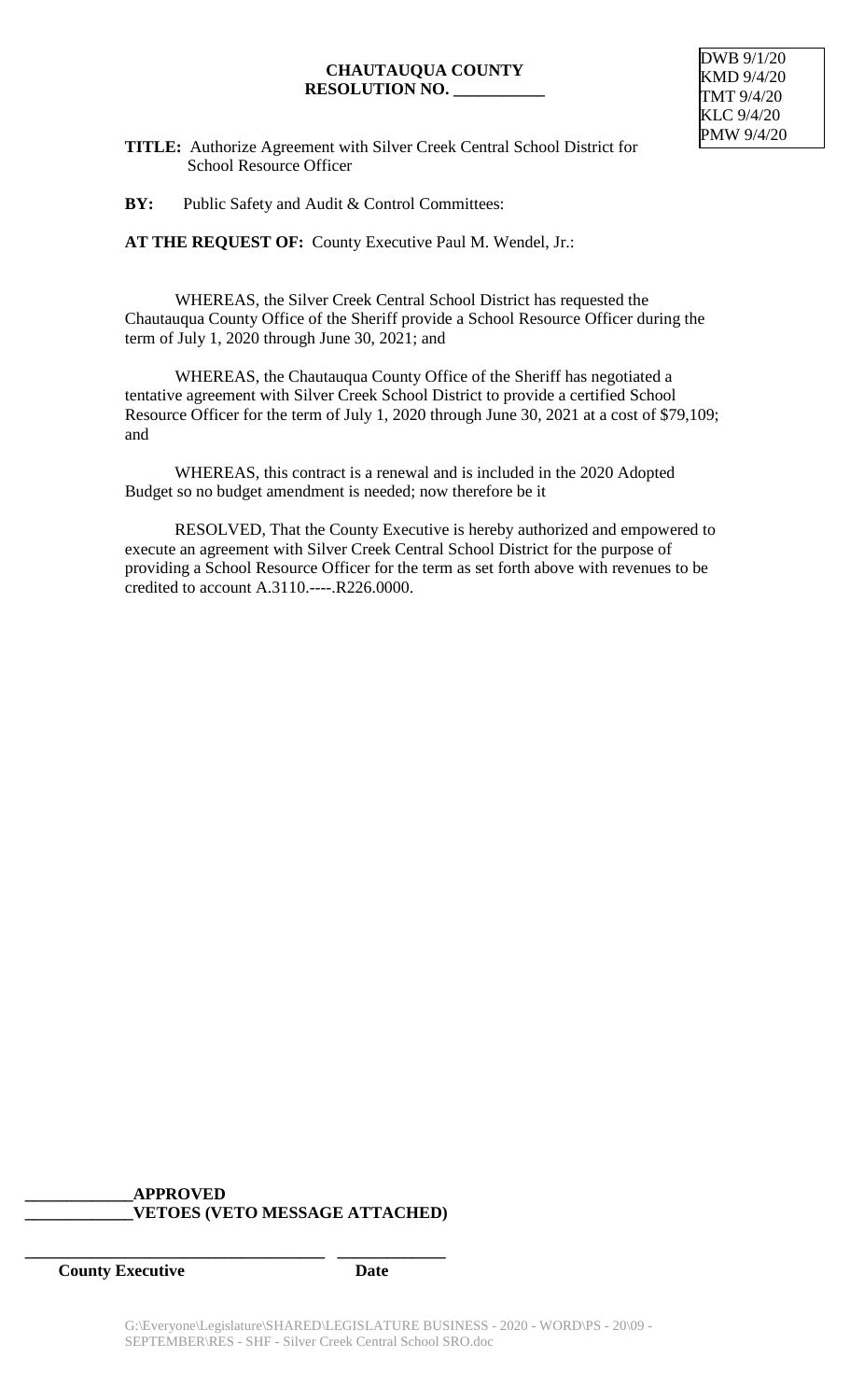**TITLE:** Emergency Management Performance Grant - S (COVID-19) Fiscal Year 2020

**BY:** Public Safety and Audit & Control Committees:

**AT THE REQUEST OF:** County Executive Paul M. Wendel, Jr.:

WHEREAS, the Office of Emergency Services was awarded funds from the New York State Division of Homeland Security and Emergency Services in the total amount of \$58,984.00 with a fifty percent (50%) in kind match from the County in the amount of \$29,492.00; and

WHEREAS, the grant is to help manage COVID related Emergency Management functions and to enhance planning, training, supplies, and public preparedness; and

WHEREAS, the grant period runs from January 27, 2020 through July 31, 2021, or as may be amended; and

WHEREAS, the expenses and revenues for the local match portion of the grant agreement are already included in the 2020 Adopted Budget; now therefore be it

RESOLVED, That the County Executive is hereby authorized to sign and execute all necessary agreements to accept the award and subsequent changes to work plans; and be it further

RESOLVED, That the Director of Finance is hereby directed to make the following 2020 budgetary changes:

#### INCREASE APPROPRIATION ACCOUNT:

| $A.3010$ 1         | <b>Personal Services - Emergency Services</b> | \$2,913  |
|--------------------|-----------------------------------------------|----------|
| $A.3640$ 2         | Equipment - Hazardous Materials               | 26,579   |
|                    | Total                                         | \$29,492 |
|                    | <b>INCREASE REVENUE ACCOUNT:</b>              |          |
| $A.3010$ R430.5004 | Federal Aid-Homeland Security                 | \$29,492 |

# **\_\_\_\_\_\_\_\_\_\_\_\_\_APPROVED**

\_\_\_\_\_\_\_\_\_\_\_\_\_\_\_\_\_\_\_\_\_\_\_\_\_\_\_\_\_\_\_\_\_\_ \_\_\_\_\_\_\_\_\_\_\_\_\_\_

## **\_\_\_\_\_\_\_\_\_\_\_\_\_VETOES (VETO MESSAGE ATTACHED)**

**County Executive Date**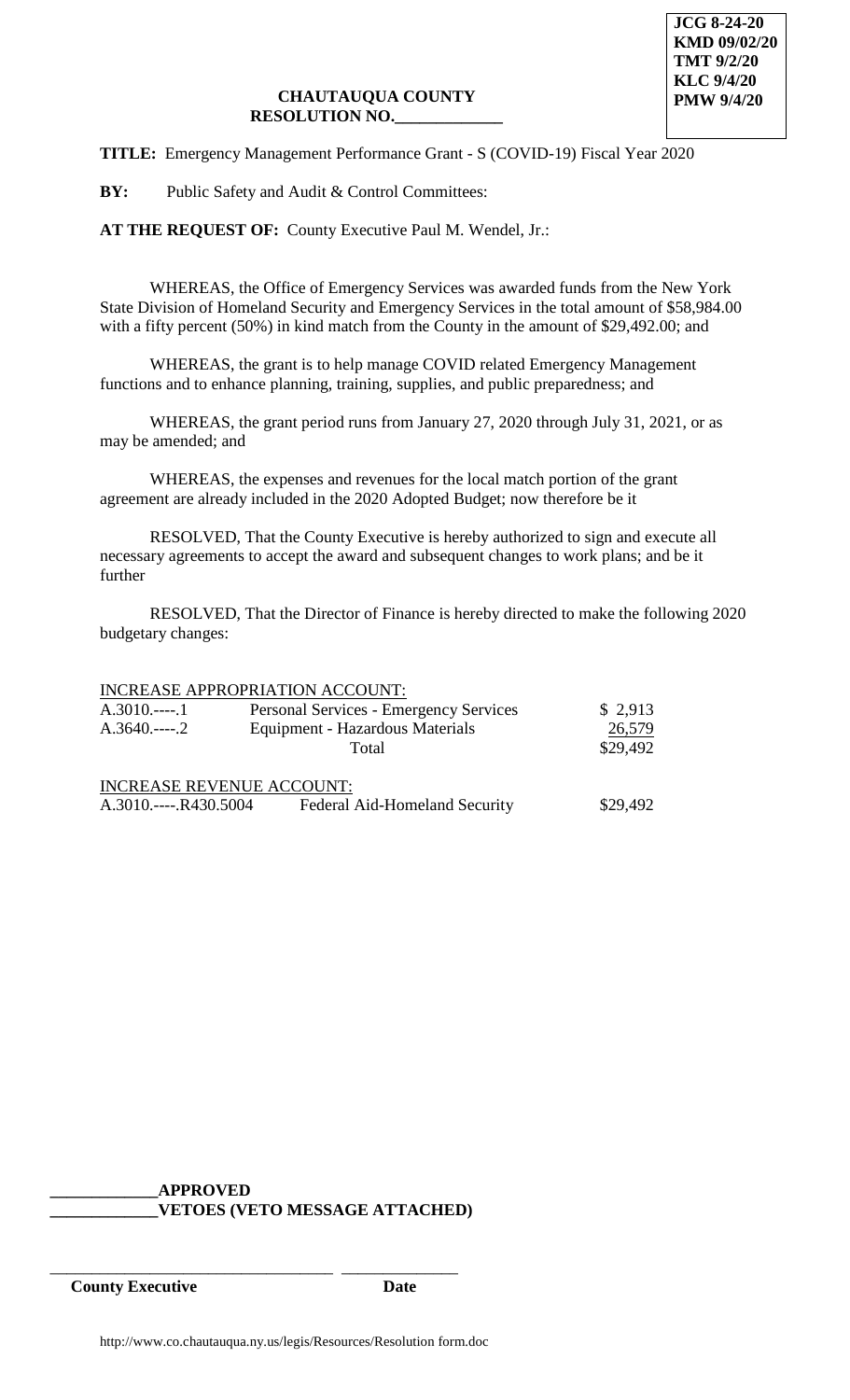## **TITLE:** Emergency Management Performance Grant for Fiscal Year 2020

**BY:** Public Safety and Audit & Control Committees:

**AT THE REQUEST OF:** County Executive Paul M. Wendel, Jr.:

WHEREAS, the Office of Emergency Services was awarded funds from the New York State Division of Homeland Security and Emergency Services in the total amount of \$109,326.00 with a fifty percent (50%) in kind match from the County in the amount of \$54,663.00; and

WHEREAS, the grant is to help manage daily Emergency Management functions and to enhance planning, training, exercises, public preparedness, emergency alert and notification systems; and

WHEREAS, the grant period runs from October 1, 2019 through September 30, 2022, or as may be amended; and

WHEREAS, the expenses and revenues for the grant agreement are within the financial parameters of the proposed 2021 County Budget; now therefore be it

RESOLVED, That the County Executive is hereby authorized to sign and execute all necessary agreements to accept the award and subsequent changes to work plans.

## **\_\_\_\_\_\_\_\_\_\_\_\_\_APPROVED \_\_\_\_\_\_\_\_\_\_\_\_\_VETOES (VETO MESSAGE ATTACHED)**

\_\_\_\_\_\_\_\_\_\_\_\_\_\_\_\_\_\_\_\_\_\_\_\_\_\_\_\_\_\_\_\_\_\_ \_\_\_\_\_\_\_\_\_\_\_\_\_\_ **County Executive Date**